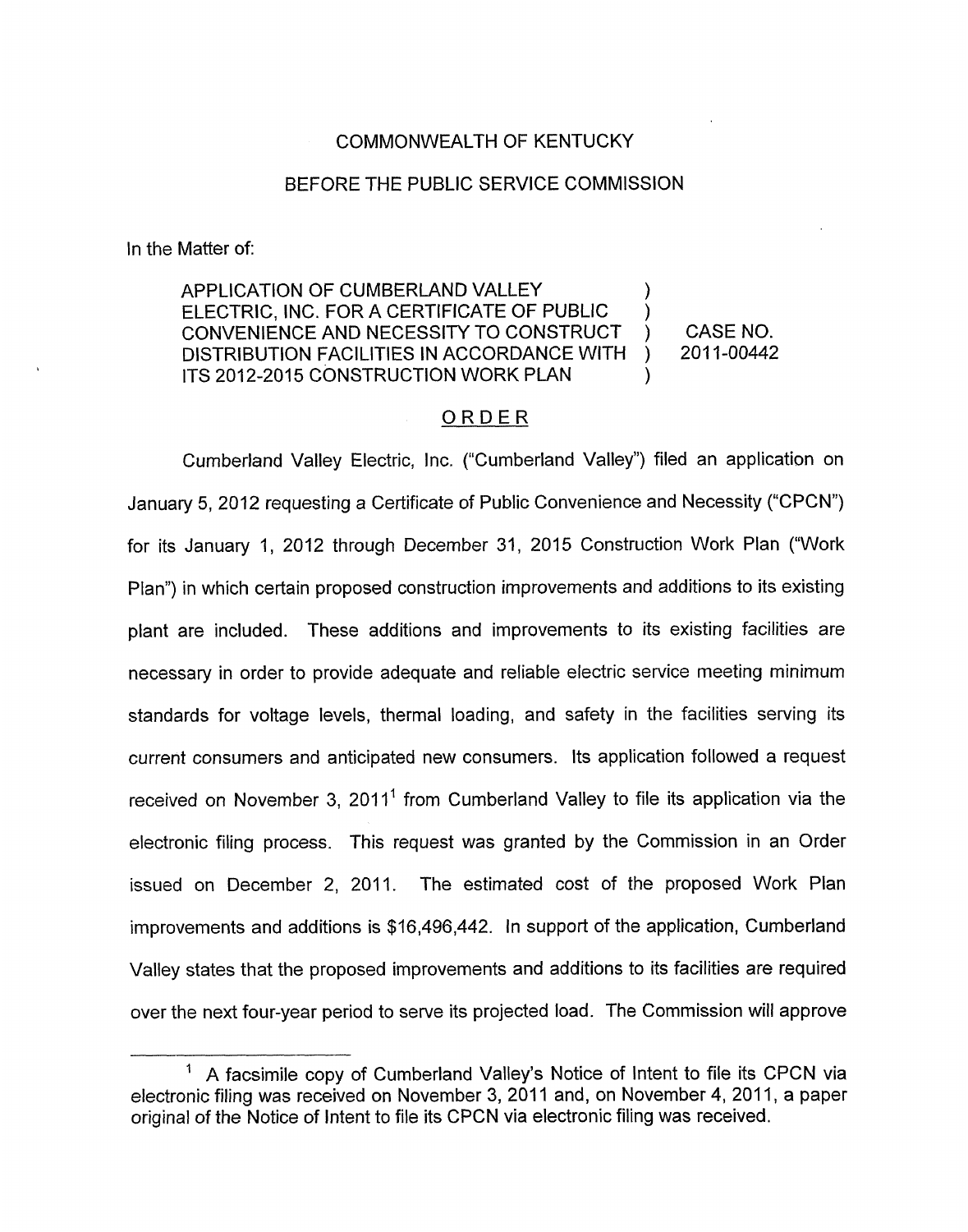the application of Cumberland Valley to construct the extensions and the additions to its plant as follows:

| <b>System Additions and Improvements Summary</b> |                       |
|--------------------------------------------------|-----------------------|
| <b>Category Name</b>                             | <b>Estimated Cost</b> |
| New member construction                          | \$4,673,781           |
| System improvement projects                      | 1,182,710             |
| <b>Transformers and meters</b>                   | 3,801,963             |
| Service changes and upgrades                     | 413,954               |
| Sectionalizing equipment and activities          | 1,800,000             |
| Capacitor bank and control additions             | 3,500                 |
| Pole replacements                                | 2,792,592             |
| Conductor replacement                            | 150,000               |
| Security light installations                     | 1,677,942             |
| Total                                            | \$16,496,442          |

In its application, Cumberland Valley stated that the proposed Work Plan improvements and additions will be financed with \$17,608,000 in funds provided through the United States Rural Utilities Services ("RUS") Guaranteed Federal Financing Bank loan program.<sup>2</sup> The Work Plan was approved by Cumberland Valley's Board of Directors on October 13, 2011; RUS granted approval on November 17, 2011. The new Work Plan construction and other miscellaneous distribution equipment account for the bulk of the borrowed funds. In addition, the application notes that Cumberland Valley anticipates making a \$400,000 investment over the next two years  $\frac{c_{\text{c}}}{\sqrt{c_{\text{c}}}}$ 

<sup>&</sup>lt;sup>2</sup> Application, page 4, Item 13.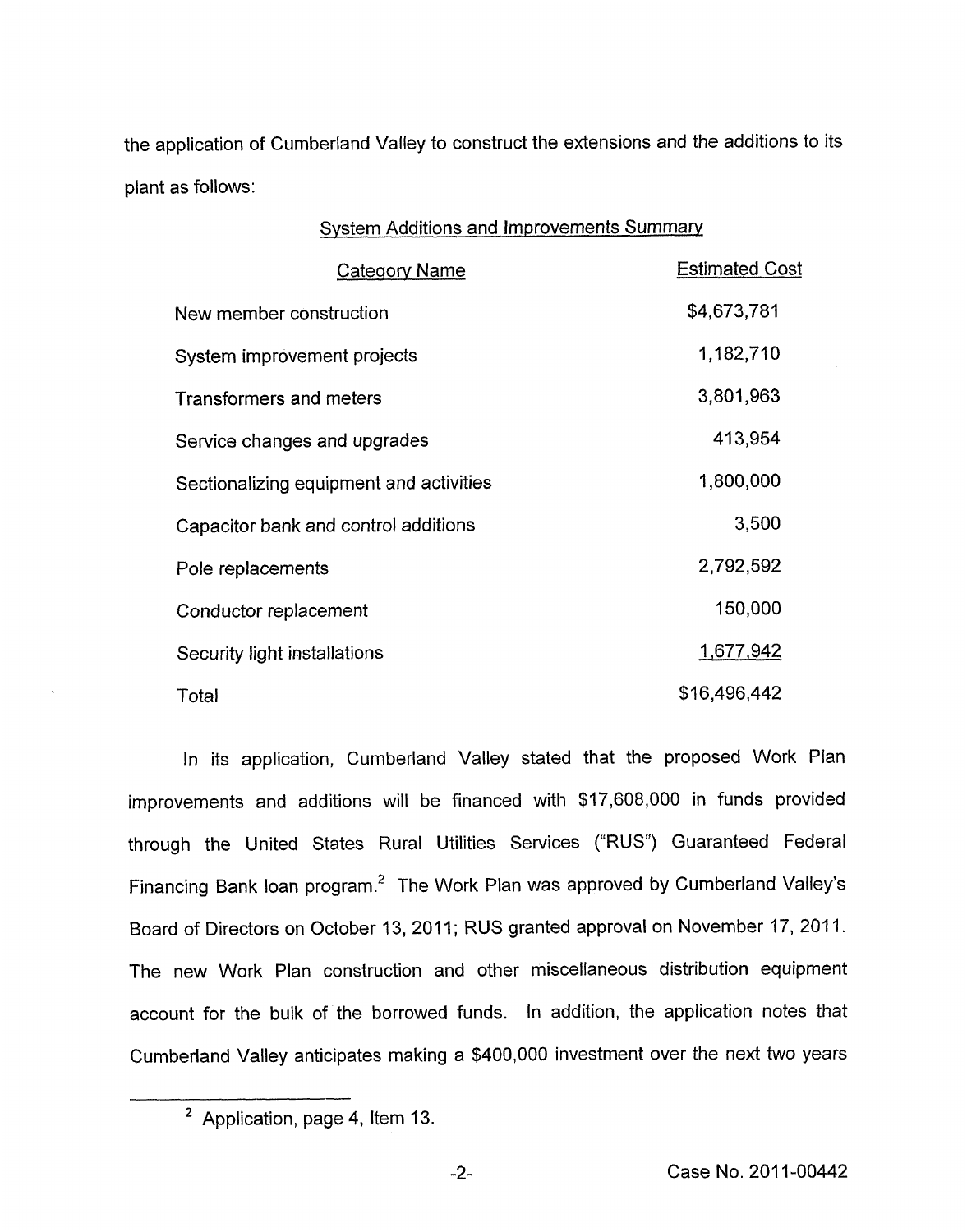for a new radio communication system and will invest \$930,000 in a new mapping (GIS) system in years 2013 through 2015. The new radio communication system and new mapping system are mentioned in the 2012-2015 Work Plan, but funds are not requested for their purchase in this application. Cumberland Valley indicates that a separate CPCN will be filed for those items.<sup>3</sup> The application states that the anticipated annual cost of operations, after all the construction of the facilities in the proposed Work Plan are completed, is \$2,371,979. The current level of revenues is sufficient to cover these annual operating expenses. Approximately 44 percent of the proposed expenditures are required to serve new members that are anticipated, while 56 percent is for system improvements.

Cumberland Valley's Work Plan includes \$154,350 for the purchase of new Landis+Gyr Focus AL ("Focus AL") single-phase digital meters to serve new customers and \$1,414,480 for meter replacements. Approximately 245 meters will be installed each year for new consumers and 8,900 meters will be replaced over the period of the Work Plan each year in conjunction with Cumberland Valley's periodic meter testing program.<sup>4</sup> Cumberland Valley has a large number of electro-mechanical meters in service that incorporate Hunt Technologies TS2 endpoints. These meters interface with Cumberland Valley's Hunt Technologies TS2 system ("Hunt TS2 system") but can only measure kilowatt-hours. These older electro-mechanical meters are gradually being replaced with the Focus AL digital meters which have the capability of measuring both

 $3$  Application, page 3, footnote 1.

Cumberland Valley Electric, Construction Work Plan, January 1, 2012- December 31, 2015; October 2011, Patterson & Dewar Engineers, Inc., Exhibit B, page 2 Of 3.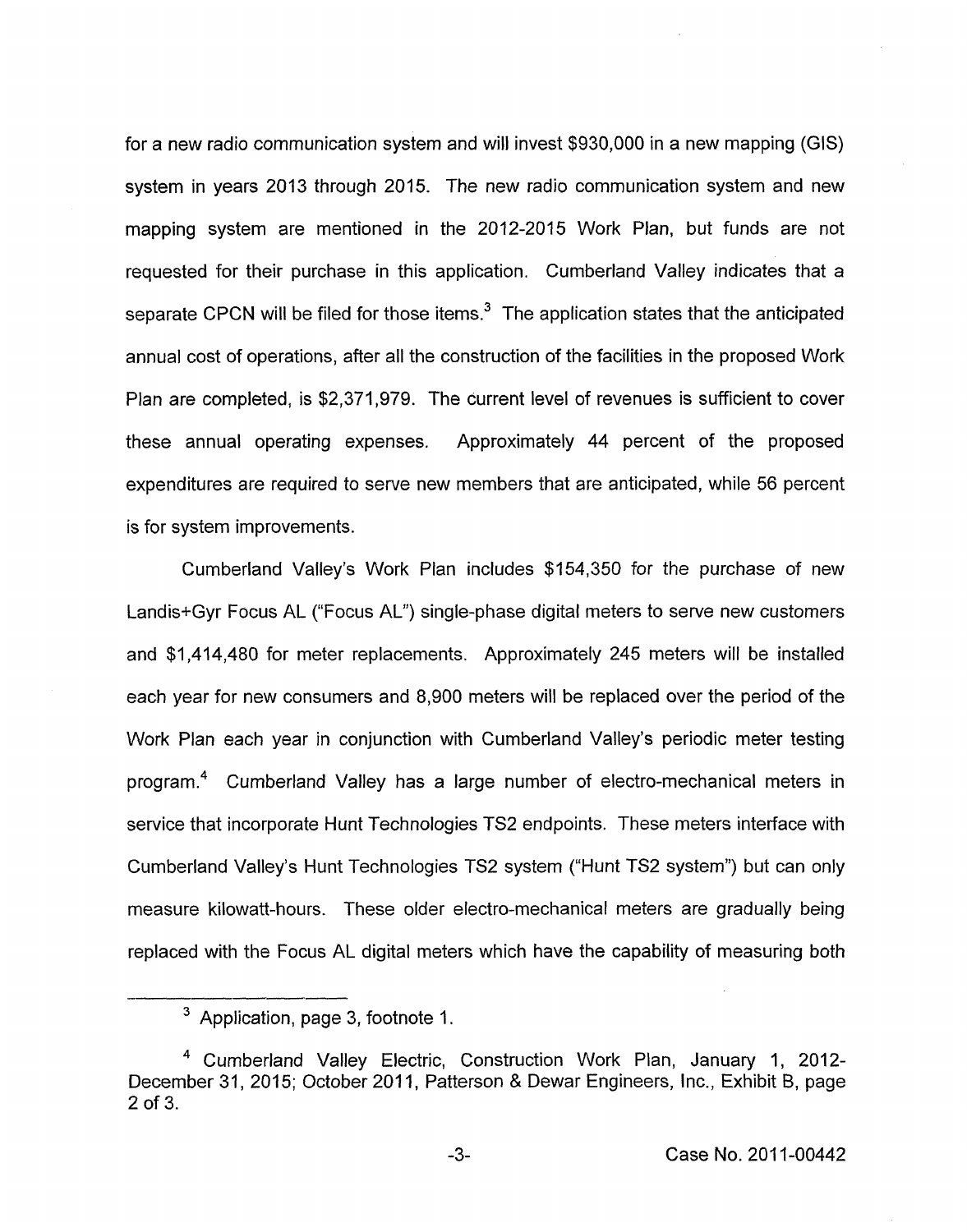kilowatt-hours and line voltage within the Hunt TS2 system. The Focus AL digital meters are considered a more advanced AMRIAMI-capable meter than the electromechanical meters. $5$ 

Cumberland Valley estimates that 258 poles will be replaced each year in its distribution system, a total of 1,032 poles during the Work Plan's four years, at a cost of \$2,792,592. Cumberland Valley has been advised by its Work Plan consultant, Patterson & Dewar Engineers, Inc., ('Patterson & Dewar") of the RUS recommendation that 10 percent of a utility's poles should be inspected annually.<sup>6</sup> Based on the number of work pole structures in its system and the RUS recommendation, Patterson & Dewar indicated that Cumberland Valley should have a pole inspection program that includes approximately 4,980 poles annually. Based on historical data, the average cost for each of these pole replacements is estimated to be \$2,706.<sup>7</sup>

The Commission, having reviewed the record and being otherwise sufficiently advised, finds that the improvements and additions proposed by Cumberland Valley in its application for a CPCN to construct facilities according to its January 1, 2012 through December 31, 2015 construction work plan are for public convenience and necessity and should be approved.

Cumberland Valley's Response to Staff's Information Request of February 17, 2012, Item 8 (filed Mar. 14,2012).

 $6$  Application, "Construction Work Plan, January 1, 2012-December 31, 2015," as outlined by Patterson & Dewar Engineers, Inc., page IO, Item H.

<sup>&</sup>lt;sup>7</sup> Cumberland Valley Electric, Construction Work Plan, January 1, 2012-December 31, 2015; October 2011, Patterson & Dewar Engineers, Inc., page IO, Item H.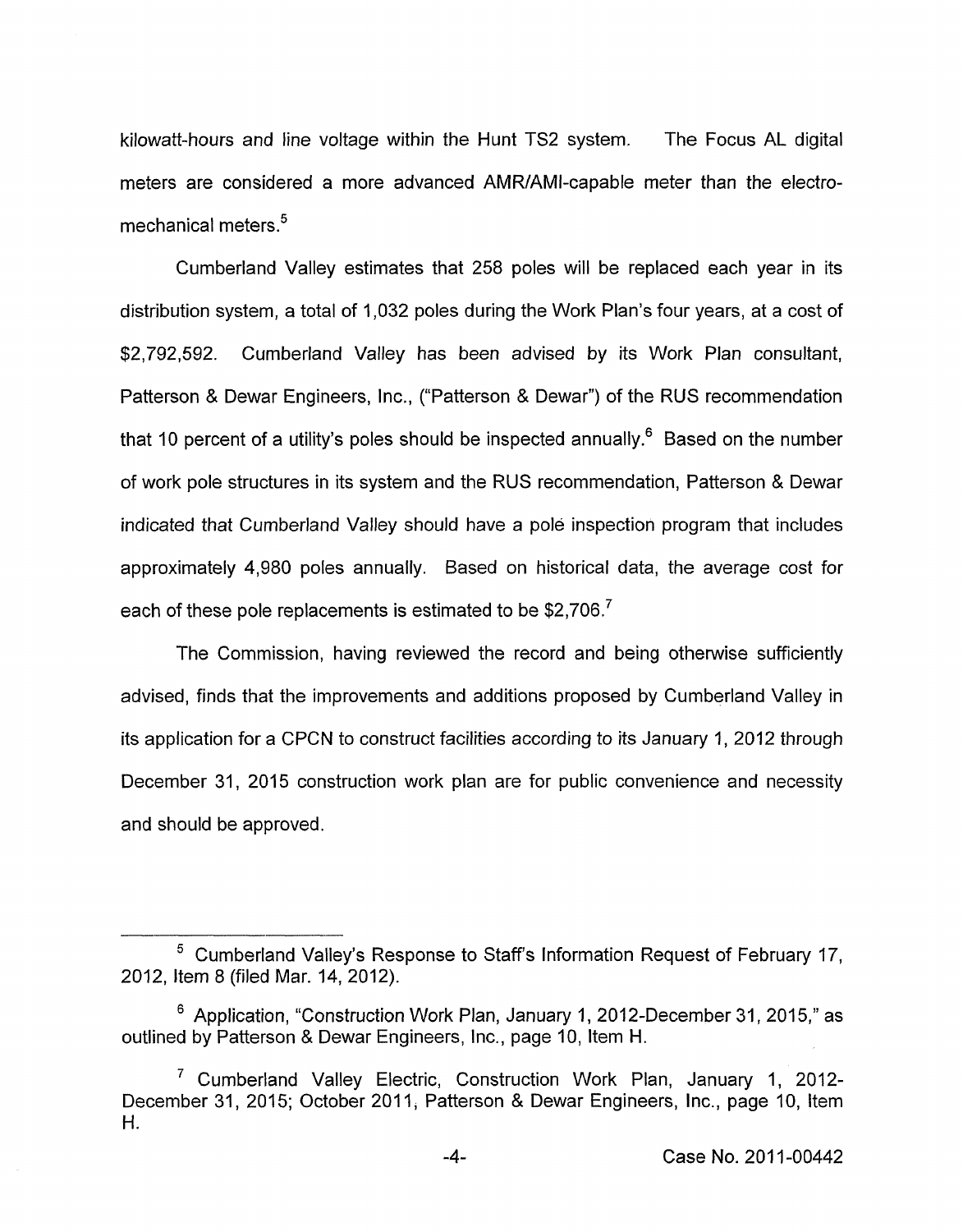IT IS THEREFORE ORDERED that Cumberland Valley's application for a CPCN to construct facilities according to its January 1, 2012 through December 31, 2015 construction work plan is approved.

By the Commission  $ENTERED$   $\theta$ <sup>A</sup> fa **2 9 2012**  KENTUCKY PUBLIC **SERVICE COMMISSION** 

ATTEST:

Mann D. Burnwell for

Case No. 2011-00442